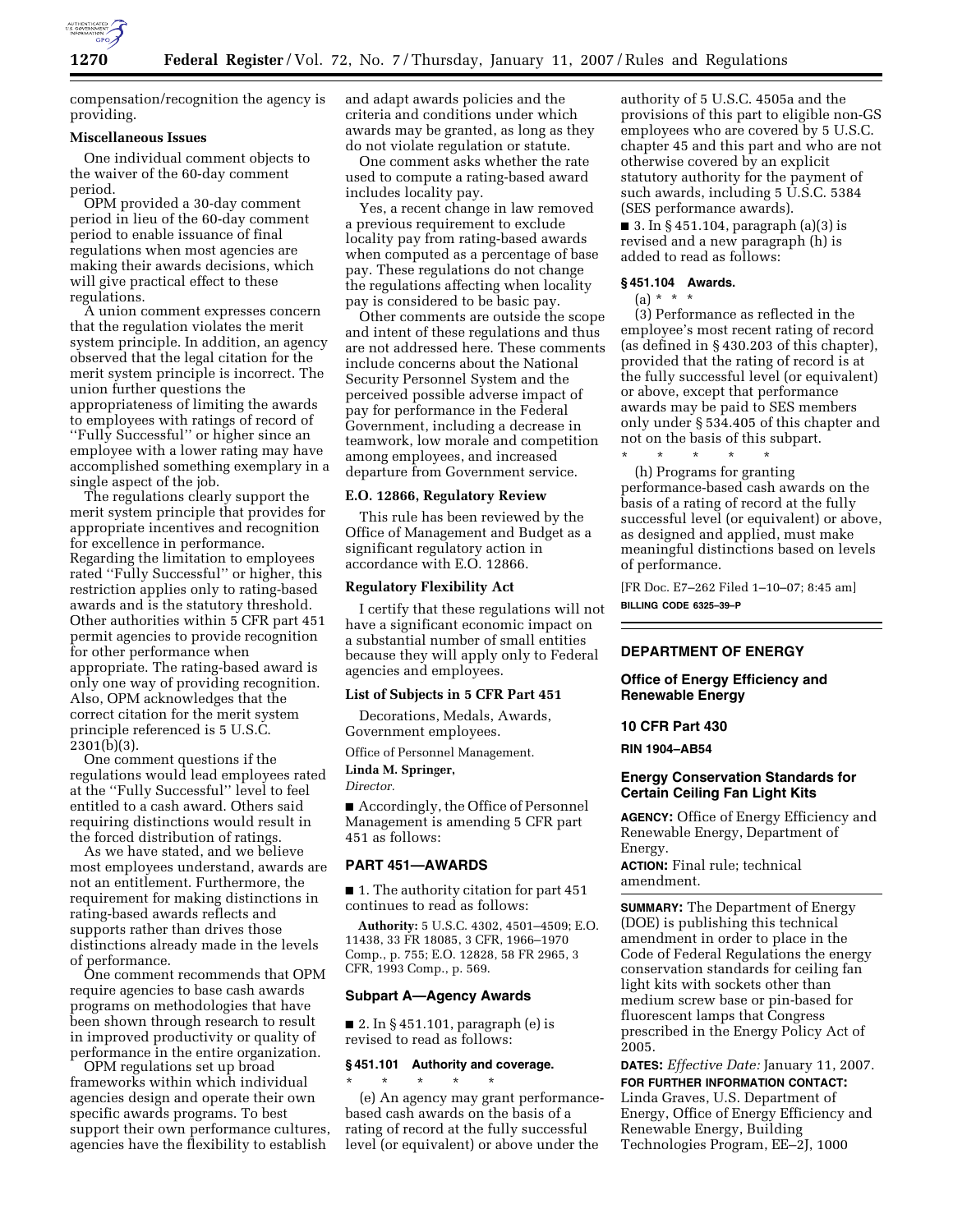Independence Avenue, SW., Washington, DC 20585–0121, (202) 586– 1851, e-mail: *Linda.Graves@ee.doe.gov*, or Francine Pinto, Esq., U.S. Department

of Energy, Office of the General Counsel, Forrestal Building, GC–72, 1000 Independence Avenue, SW., Washington, DC 20585, (202) 586–7432, e-mail: *Francine.Pinto@hq.doe.gov.* 

# **SUPPLEMENTARY INFORMATION:**

#### **Table of Contents**

I. Background

II. Summary of Today's Action

- III. Procedural Requirements and Regulatory Review
	- A. Review Under Executive Order 12866 B. Review Under the Regulatory Flexibility Act
	- C. Review Under the Paperwork Reduction Act of 1995
	- D. Review Under the National
	- Environmental Policy Act of 1969
	- E. Review Under Executive Order 13132
	- F. Review Under Executive Order 12988
	- G. Review Under the Unfunded Mandates
	- Reform Act of 1995 H. Review Under the Treasury and General Government Appropriations Act, 1999
	- I. Review Under Executive Order 12630
	- J. Review Under the Treasury and General Government Appropriations Act, 2001
	- K. Review Under Executive Order 13211
- L. Congressional Notification

IV. Approval of the Office of the Secretary

## **I. Background**

The Energy Policy Act of 2005 (EPACT 2005) (Pub. L. 109–58) was enacted on August 8, 2005. In addition to provisions directing DOE to undertake rulemakings to promulgate new or amended energy conservation standards for various consumer products and commercial and industrial equipment, Congress prescribed new efficiency standards and related definitions for certain consumer products and commercial and industrial equipment.

By today's action, DOE is placing in the Code of Federal Regulations (CFR) the energy conservation standards that Congress prescribed for ceiling fan light kits with sockets other than medium screw base or pin-based for fluorescent lamps. DOE is not exercising its discretionary authority, provided in section 135(c)(4) of EPACT, (42 U.S.C.  $6295(ff)(4)(A)$  for the Secretary of Energy to consider and issue requirements, by rule, for any ceiling fan lighting kit with sockets other than medium screw base or pin-based for fluorescent lamps. Instead, the Secretary is adopting the statutory standard in section 325(ff)(4)(C) of EPCA. (42 U.S.C.  $6295(ff)(4)(C)$  That section, which was added by section 135(c)(4) of EPACT 2005, establishes requirements for these

ceiling fan light kits if the Department does not take action by January 1, 2007.

In the future, DOE may exercise its discretion under section 325(ff)(5) of EPCA, after January 1, 2010, to consider and issue amended energy conservation standards for all types of ceiling fan light kits.

#### **II. Summary of Today's Action**

Section 135(c)(4) of EPACT 2005 amends section 325 of EPCA to, among other things, add subsection (ff) with respect to ceiling fans and ceiling fan light kits. New section 325(ff) establishes design standards for ceiling fans and ceiling fan light kits manufactured on or after January 1, 2007. With respect to ceiling fan light kits, EPACT 2005 created three groupings: (1) Ceiling fan light kits with medium screw base sockets (also called ''E26'' base types), (2) ceiling fan light kits with pin-based sockets for fluorescent lamps, and (3) ceiling fan light kits with any socket type other than medium screw base or pin-based for fluorescent lamps. For this third group, while the statute specifically mentions the example of candelabra screw base sockets (also called ''E12'' base types), this group applies to ceiling fan light kits with any socket type other than medium screw base or pin-based for fluorescent lamps. Thus, this third group would include ceiling fan light kits designed with candelabra screw base sockets, intermediate screw-base sockets, 2-pin halogen sockets, bayonet sockets, and all socket types other than medium screw base or pin-based for fluorescent lamps.

In a final rule published on October 18, 2005, DOE codified the statute's requirements for the first two groupings of ceiling fan light kits—medium screw base and pin-based for fluorescent lamps. 70 FR 60413. In today's technical amendment, DOE is codifying the design standards set out in EPCA's new section 325(ff) for the third grouping, ceiling fan light kits with sockets other than medium screw base or pin-based for fluorescent lamps. As previously discussed, section 135(c)(4) of EPACT 2005, among other things, added section 325(ff)(4)(A) of EPCA, which requires DOE to consider issuing requirements for these ceiling fan light kits by January 1, 2007. The time frame normally allocated to conduct an energy conservation standards rulemaking to determine requirements for a consumer product like this is approximately three years. For these ceiling fan light kits, the time frame that was afforded to DOE by the statute was only 17 months from the date of enactment of EPACT 2005 to the date when these requirements must be

in place. After reviewing this statutory requirement, and DOE's backlog of rulemakings and the other new consumer product and commercial equipment rulemakings required in EPACT 2005, DOE stated in its Report to Congress:1

With regard to the rulemaking for ceiling fan light kits (other than those with standards prescribed by EPACT 2005), it is not feasible to complete a rulemaking by the EPACT 2005 final rule deadline of January 1, 2007. Since EPACT 2005 includes a standard that is scheduled to go into effect on January 1, 2009, in the event that the Department cannot meet the deadline, the Department plans to adopt and codify the EPACT 2005 standard in fiscal year 2007, conserving Departmental resources for more complex rulemakings with higher potential benefits. Report to Congress at page vi.

Thus, in today's technical amendment, DOE is codifying at 10 CFR 430.32(s), requirements for ceiling fan light kits with sockets other than medium screw base or pin-based for fluorescent lamps. This statutory standard in section 325(ff)(4)(C) of EPCA (42 U.S.C. 6295(ff)(4)(C)), requires that any ceiling fan light kit with sockets other than medium screw base or pin-based for fluorescent lamps manufactured after January 1, 2009, (1) shall not be capable of operating with lamps that total more than 190 watts; and (2) shall include the lamps that total not more than 190 watts in the ceiling fan light kit.

DOE is interpreting these two requirements as design requirements. The first requirement, that ceiling fan light kits shall not be capable of operating with lamps that total more than 190 watts, is being interpreted as requiring manufacturers to incorporate some electrical device or measure, such as a fuse, circuit breaker, or current limiting device, to ensure that the light kit is not capable of operating with a lamp or lamps that draw more than 190 watts. As this is a design requirement, a test procedure is not required to certify compliance. Moreover, this interpretation is consistent with DOE's interpretation of a similar requirement under EPACT 2005 for torchieres. 71 FR 71340 (December 8, 2006).

The second requirement, that the ceiling fan light kit shall include lamps that total not more than 190 watts, is being interpreted by DOE as a packaging requirement with two parts: first, that the kits are to be packaged with lamps

<sup>1</sup>*Energy Conservation Standards Activities, Submitted Pursuant to Section 141 of the Energy Policy Act of 2005 and to the Conference Report (109–275) to the FY 2006 Energy and Water Development Appropriations Act;* U.S. Department of Energy, January 2006.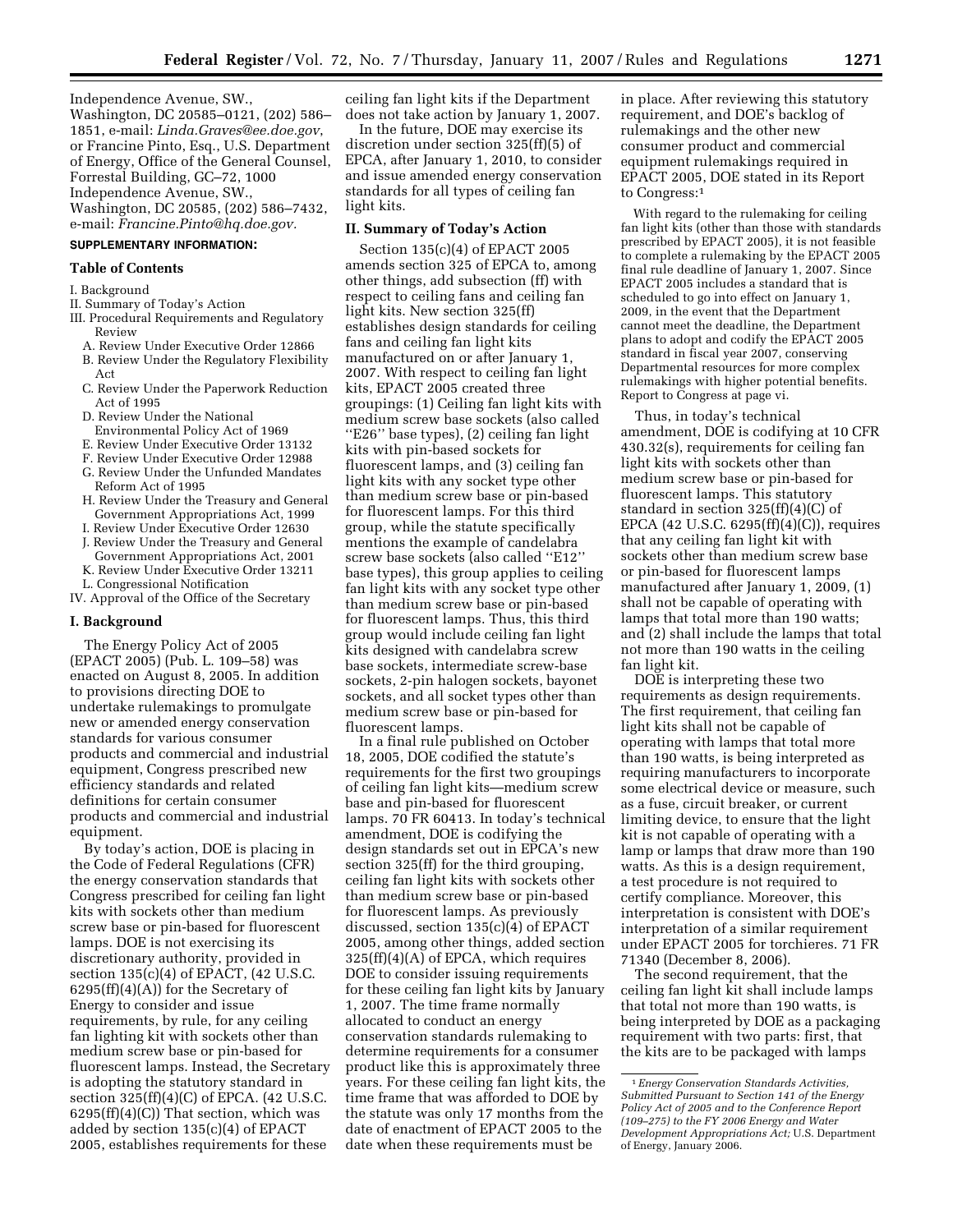and second, that the total wattage of all the lamps packaged with the ceiling fan light kit shall not exceed 190 watts. A test procedure is not required to demonstrate compliance with either of these two provisions of the second requirement. Manufacturers can certify without a test procedure that lamps are included in the ceiling fan light kit packaging and that the sum of the total rated wattages of all the lamps packaged with the kit do not exceed 190 watts.

EPCA defines the term ''manufacture'' as ''to manufacture, produce, assemble, or import.'' (42 U.S.C. 6291(10)) Starting on January 1, 2009, all ceiling fan light kits covered by this final rule must, on the date of manufacture, or in the case of imported products, as of the date of import, meet the standards set forth in today's rule. These requirements apply to the manufacture of covered consumer products for sale in the 50 States as well as all U.S. territories.

As background context for how EPACT addressed the two categories of ceiling fan light kits not covered by this rulemaking, i.e., those with medium screw base sockets and pin-based sockets for fluorescent lamps, the prescribed energy conservation standards for these two types of ceiling fan light kits took effect on January 1, 2007. While products are required to be compliant with the mandatory standards from that effective date, manufacturers are not required to report under DOE's compliance certification and enforcement programs until DOE finalizes its certification and compliance procedures for new covered products and commercial equipment. DOE published a notice of proposed rulemaking on July 25, 2006, which proposed certification and enforcement provisions for a range of products, including all types of ceiling fan light kits. 71 FR 42178. Although manufacturers are not subject to DOE certification and enforcement programs until DOE promulgates the final rule on certification and enforcement, manufacturers must meet the required standards for ceiling fan light kits with medium screw base and pin-based for fluorescent lamps starting January 1, 2007. When the certification and enforcement procedures are finalized, manufacturers must represent to DOE that the ceiling fan light kits for which there are effective standards and packaging requirements set by EPACT 2005 are compliant.

# **III. Procedural Requirements**

### *A. Review Under Executive Order 12866*

Today's final rule is not a ''significant regulatory action'' under section 3(f)(1)

of Executive Order 12866, ''Regulatory Planning and Review,'' 58 FR 51735 (October 4, 1993). Accordingly, today's action was not subject to review by the Office of Information and Regulatory Affairs (OIRA) in the Office of Management and Budget (OMB).

## *B. Review Under the Regulatory Flexibility Act*

The Regulatory Flexibility Act (5 U.S.C. 601 *et seq.*) requires preparation of an initial regulatory flexibility analysis for any rule that by law must be proposed for public comment, unless the agency certifies that the rule, if promulgated, will not have a significant economic impact on a substantial number of small entities. As required by Executive Order 13272, ''Proper Consideration of Small Entities in Agency Rulemaking,'' 67 FR 53461 (August 16, 2002), DOE published procedures and policies on February 19, 2003, to ensure that the potential impacts of its rules on small entities are properly considered during the rulemaking process. 68 FR 7990. The Department has made its procedures and policies available on the Office of the General Counsel's Web site: *http:// www.gc.doe.gov*. DOE today is revising the Code of Federal Regulations to incorporate, without substantive change, energy conservation standards prescribed by Congress in the Energy Policy Act of 2005. Because this is a technical amendment for which a general notice of proposed rulemaking is not required, the Regulatory Flexibility Act does not apply to this rulemaking.

# *C. Review Under the Paperwork Reduction Act of 1995*

This rulemaking will impose no new information or recordkeeping requirements. Accordingly, OMB clearance is not required under the Paperwork Reduction Act. (44 U.S.C. 3501 *et seq.*)

# *D. Review Under the National Environmental Policy Act of 1969*

DOE has determined that this rule is covered under the Categorical Exclusion found in DOE's National Environmental Policy Act regulations at paragraph A.6 of Appendix A to Subpart D, 10 CFR part 1021, which applies to rulemakings that are strictly procedural. Accordingly, neither an environmental assessment nor an environmental impact statement is required.

In this instance, DOE is merely codifying the design standards set out in EPACT 2005 section 325(ff)(4)(C) (42 U.S.C. 6295(ff)(4)(C)) for ceiling fan light kits with sockets other than medium

screw base or pin-based for fluorescent lamps. EPACT 2005 gives DOE the authority to conduct a rulemaking for this equipment by January 1, 2007. However, EPACT 2005 also provided that if DOE does not issue a final rule by this statutory deadline, the design standards referenced above would become effective for equipment manufactured after January 1, 2009. DOE is not exercising any discretion in today's final rule.

#### *E. Review Under Executive Order 13132*

Executive Order 13132, ''Federalism,'' 64 FR 43255 (August 4, 1999), imposes certain requirements on agencies formulating and implementing policies or regulations that preempt State law or that have federalism implications. The Executive Order requires agencies to examine the constitutional and statutory authority supporting any action that would limit the policymaking discretion of the States and to carefully assess the necessity for such actions. The Executive Order also requires agencies to have an accountable process to ensure meaningful and timely input by State and local officials in the development of regulatory policies that have federalism implications. On March 14, 2000, DOE published a statement of policy describing the intergovernmental consultation process it will follow in the development of such regulations. 65 FR 13735. DOE examined this final rule and determined that it does not have a substantial direct effect on the States, on the relationship between the National Government and the States, or on the distribution of power and responsibilities among the various levels of government. EPCA governs and prescribes Federal preemption of State regulations as to energy conservation for the products that are the subject of today's rule. States can petition DOE for exemption to the extent, and based on criteria, set forth in EPCA. (42 U.S.C. 6297) No further action is required by Executive Order 13132.

### *F. Review Under Executive Order 12988*

With respect to the review of existing regulations and the promulgation of new regulations, section 3(a) of Executive Order 12988, ''Civil Justice Reform,'' 61 FR 4729 (February 7, 1996), imposes on Federal agencies the general duty to adhere to the following requirements: (1) Eliminate drafting errors and ambiguity; (2) write regulations to minimize litigation; and (3) provide a clear legal standard for affected conduct rather than a general standard and promote simplification and burden reduction. Section 3(b) of Executive Order 12988 specifically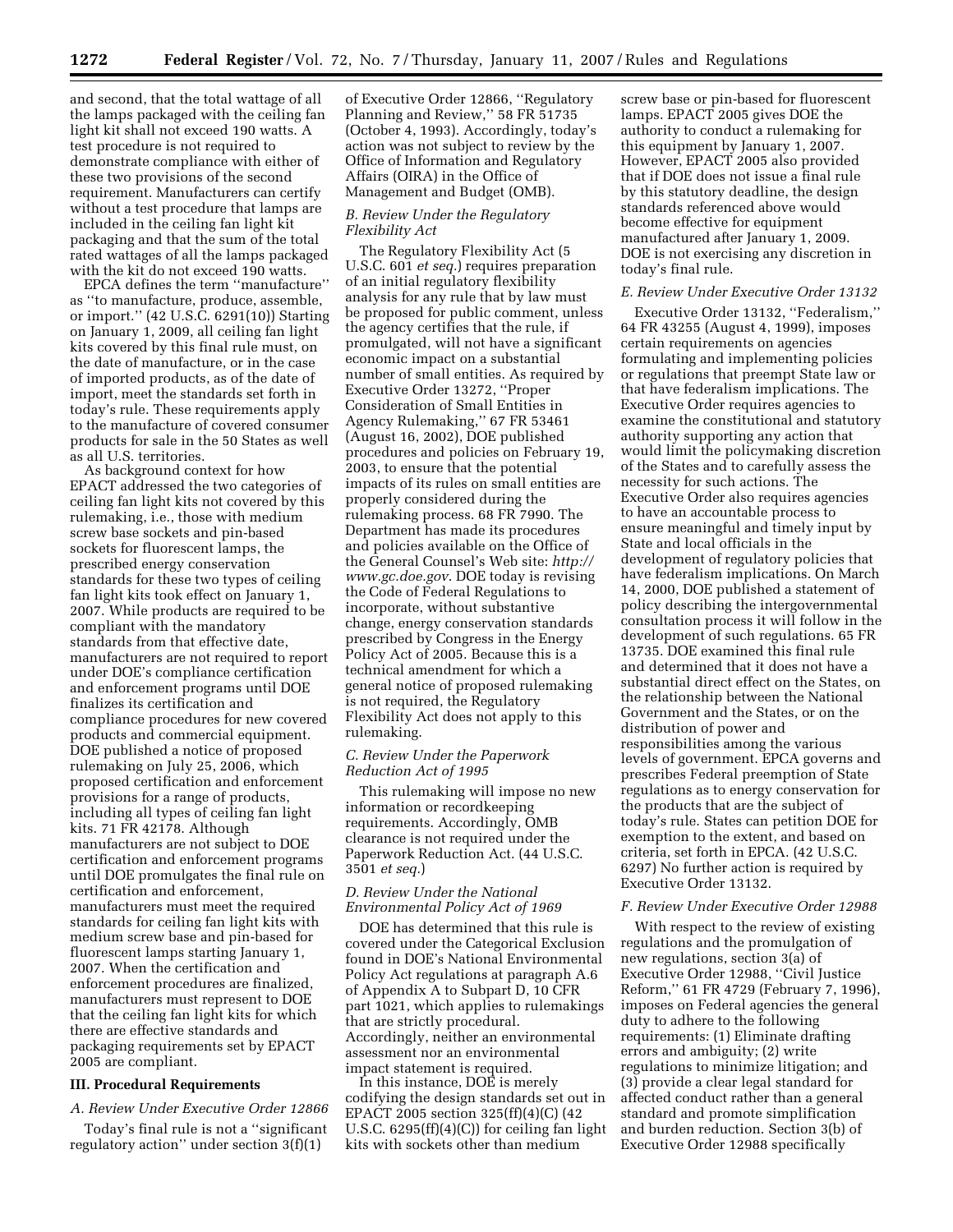requires that Executive agencies make every reasonable effort to ensure that the regulation: (1) Clearly specifies the preemptive effect, if any; (2) clearly specifies any effect on existing Federal law or regulation; (3) provides a clear legal standard for affected conduct while promoting simplification and burden reduction; (4) specifies the retroactive effect, if any; (5) adequately defines key terms; and (6) addresses other important issues affecting clarity and general draftsmanship under any guidelines issued by the Attorney General. Section 3(c) of Executive Order 12988 requires Executive agencies to review regulations in light of applicable standards in section 3(a) and section 3(b) to determine whether they are met or it is unreasonable to meet one or more of them. DOE has completed the required review and determined that, to the extent permitted by law, this final rule meets the relevant standards of Executive Order 12988.

# *G. Review Under the Unfunded Mandates Reform Act of 1995*

Title II of the Unfunded Mandates Reform Act of 1995 (UMRA) (Pub. L. 104–4) requires each Federal agency to assess the effects of Federal regulatory actions on State, local, and tribal governments and the private sector. For a proposed regulatory action likely to result in a rule that may cause the expenditure by State, local, and tribal governments, in the aggregate, or by the private sector of \$100 million or more in any one year (adjusted annually for inflation), section 202 of UMRA requires a Federal agency to publish a written statement that estimates the resulting costs, benefits, and other effects on the national economy. (2 U.S.C. 1532(a), (b)) The UMRA also requires a Federal agency to develop an effective process to permit timely input by elected officers of State, local, and tribal governments on a proposed ''significant intergovernmental mandate,'' and requires an agency plan for giving notice and opportunity for timely input to potentially affected small governments before establishing any requirements that might significantly or uniquely affect small governments. On March 18, 1997, DOE published a statement of policy on its process for intergovernmental consultation under UMRA (62 FR 12820) (also available at *http://www.gc.doe.gov*). This final rule contains neither an intergovernmental mandate nor a mandate that may result in the expenditure of \$100 million or more in any year, so these requirements under the Unfunded Mandates Reform Act do not apply.

# *H. Review Under the Treasury and General Government Appropriations Act, 1999*

Section 654 of the Treasury and General Government Appropriations Act, 1999 (Pub. L. 105–277) requires Federal agencies to issue a Family Policymaking Assessment for any rule that may affect family well-being. This final rule would not have any impact on the autonomy or integrity of the family as an institution. Accordingly, DOE has concluded that it is not necessary to prepare a Family Policymaking Assessment.

# *I. Review Under Executive Order 12630*

The Department has determined, under Executive Order 12630, ''Governmental Actions and Interference with Constitutionally Protected Property Rights,'' 53 FR 8859 (March 18, 1988), that this rule would not result in any takings which might require compensation under the Fifth Amendment to the United States Constitution.

# *J. Review Under the Treasury and General Government Appropriations Act, 2001*

Section 515 of the Treasury and General Government Appropriations Act, 2001 (44 U.S.C. 3516 note) provides for agencies to review most disseminations of information to the public under guidelines established by each agency pursuant to general guidelines issued by OMB. OMB's guidelines were published at 67 FR 8452 (February 22, 2002), and DOE's guidelines were published at 67 FR 62446 (October 7, 2002). DOE has reviewed today's notice under the OMB and DOE guidelines and has concluded that it is consistent with applicable policies in those guidelines.

### *K. Review Under Executive Order 13211*

Executive Order 13211, ''Actions Concerning Regulations That Significantly Affect Energy Supply, Distribution, or Use,'' 66 FR 28355 (May 22, 2001), requires Federal agencies to prepare and submit to the Office of Information and Regulatory Affairs (OIRA), OMB, a Statement of Energy Effects for any proposed significant energy action. A ''significant energy action'' is defined as any action by an agency that promulgated or is expected to lead to promulgation of a final rule, and that: (1) Is a significant regulatory action under Executive Order 12866, or any successor order; and (2) is likely to have a significant adverse effect on the supply, distribution, or use of energy, or (3) is designated by the Administrator of OIRA as a significant energy action. For

any proposed significant energy action, the agency must give a detailed statement of any adverse effects on energy supply, distribution, or use should the proposal be implemented, and of reasonable alternatives to the action and their expected benefits on energy supply, distribution, and use. This final rule would not have a significant adverse effect on the supply, distribution, or use of energy and, therefore, is not a significant energy action. Accordingly, DOE has not prepared a Statement of Energy Effects.

### *L. Congressional Notification*

As required by 5 U.S.C. 801, DOE will report to Congress on the promulgation of this rule prior to its effective date. The report will state that it has been determined that the rule is not a ''major rule'' as defined by 5 U.S.C. 804(2).

## **IV. Approval of the Office of the Secretary**

The Secretary of Energy has approved publication of today's final rule.

## **List of Subjects in 10 CFR Part 430**

Administrative practice and procedure, Energy conservation, Household appliances.

Issued in Washington, DC, on December 29, 2006.

# **Alexander A. Karsner,**

*Assistant Secretary, Energy Efficiency and Renewable Energy.* 

■ For the reasons set forth in the preamble, DOE hereby amends Chapter II, Subchapter D of Title 10, of the Code of Federal Regulations as set forth below:

## **PART 430—ENERGY CONSERVATION PROGRAM FOR CONSUMER PRODUCTS**

■ 1. The authority citation for part 430 continues to read as follows:

**Authority:** 42 U.S.C. 6291–6309; 28 U.S.C. 2461 note.

■ 2. Section 430.32 of subpart C is amended by adding new paragraph (s)(4) to read as follows:

# **§ 430.32 Energy and water conservation standards and effective dates.**

\* \* \* \* \* (s) *Ceiling fans and ceiling fan light kits.* 

\* \* \* \* \* (4) Ceiling fan light kits with socket types other than those covered in paragraphs (2) and (3) of this section, including candelabra screw base sockets, manufactured on or after January 1, 2009—